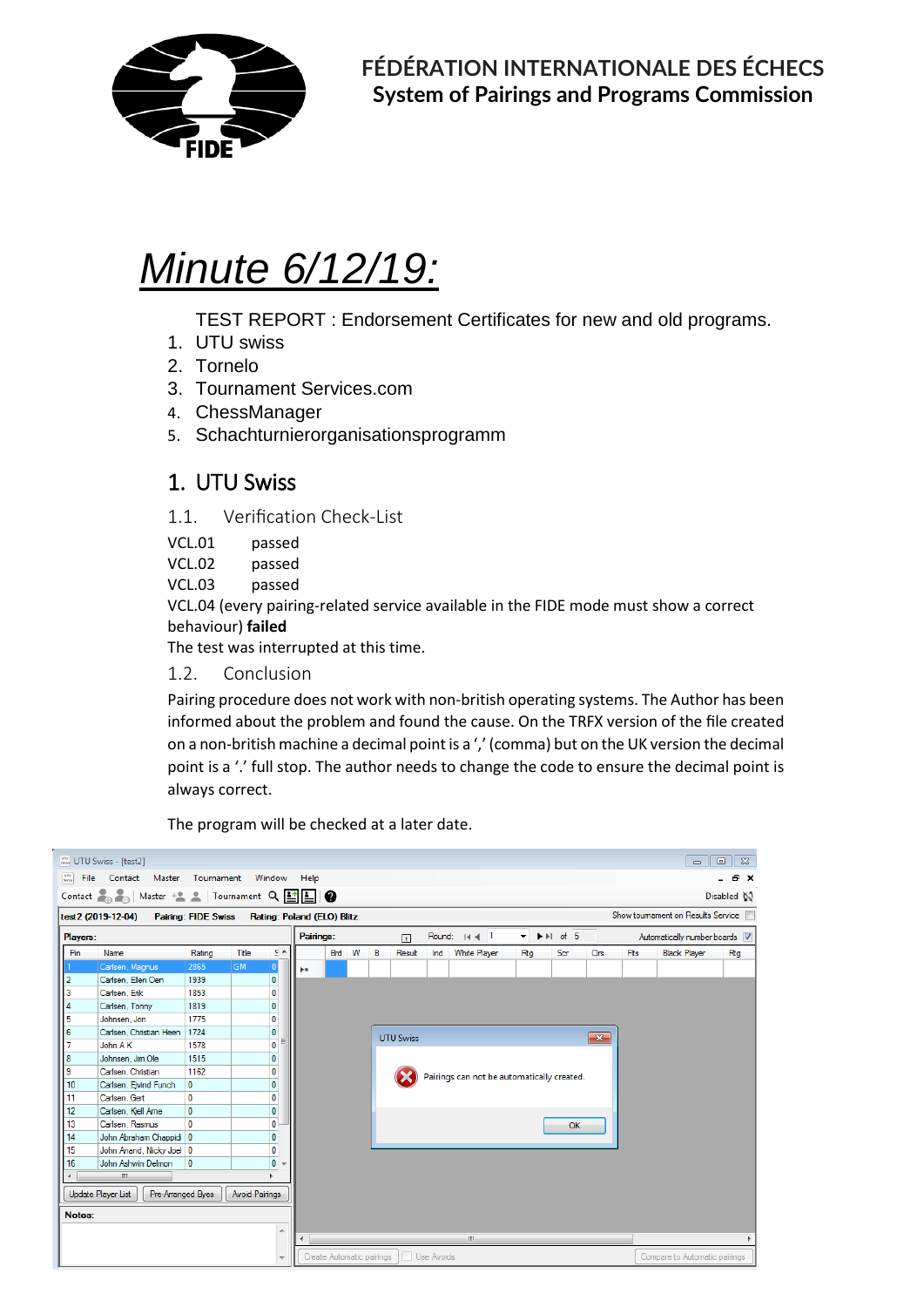

## 2. Tornelo

2.1. Verification Check-List

VCL.01 passed

VCL.02 passed

VCL.03 passed

VCL.04 (every pairing-related service available in the FIDE mode must show a correct behaviour)

#### **failed**

The test was interrupted at this time.

2.2. Conclusion

Pairing procedure does not work. It is not possible to start testing results. The Author has been informed about the problem and confirms the issue. Author agreed that he will resubmit after making sure core functionality works.

| <b>Edit</b><br>test1<br>Players (13) | Untitled event pairings, śro<br>Import PGN<br><b>Roles</b><br><b>Destroy</b><br>Settings<br><b>Schedule</b> | Unknown error occurred while generating pairings with JaVaFo.<br>Pairi<br>OK<br>Pairir<br>Download TRF<br><b>Export entries</b><br>History                                                                    |  |  |  |  |  |  |  |  |  |  |  |  |  |
|--------------------------------------|-------------------------------------------------------------------------------------------------------------|---------------------------------------------------------------------------------------------------------------------------------------------------------------------------------------------------------------|--|--|--|--|--|--|--|--|--|--|--|--|--|
|                                      |                                                                                                             |                                                                                                                                                                                                               |  |  |  |  |  |  |  |  |  |  |  |  |  |
|                                      | Type here to add a new player                                                                               | Print<br>Start now                                                                                                                                                                                            |  |  |  |  |  |  |  |  |  |  |  |  |  |
| # 1                                  | <b>Name</b>                                                                                                 | Roll<br>Gender<br>Age <<br>Rating                                                                                                                                                                             |  |  |  |  |  |  |  |  |  |  |  |  |  |
| 1                                    | A <sub>1</sub>                                                                                              | $\Box$<br>Male<br>$\overline{0}$                                                                                                                                                                              |  |  |  |  |  |  |  |  |  |  |  |  |  |
| $\overline{2}$                       | Mahmoud 10                                                                                                  | C:\Users\Maciej\Desktop\untitled-event--47 (2).trf - Notepad++ [Administrator]<br>$\begin{array}{ c c c c c }\hline \multicolumn{1}{ c }{\mathbf{C}} & \multicolumn{1}{ c }{\mathbf{X}} \\\hline \end{array}$ |  |  |  |  |  |  |  |  |  |  |  |  |  |
| 3                                    | Amgd 11                                                                                                     | Plik Edycja Szukaj Widok Format Składnia Ustawienia Tools Makra Uruchom Wtyczki Okno<br>?<br>$\mathsf{x}$                                                                                                     |  |  |  |  |  |  |  |  |  |  |  |  |  |
| $\overline{4}$                       | Khaled 12                                                                                                   | $\gg$<br>. 8 8 6 6 6 6 4 6 6 7 6 6 7 6 6 7 6 6 6 7 1 7 8 7 8                                                                                                                                                  |  |  |  |  |  |  |  |  |  |  |  |  |  |
| 5                                    | Kariem <sub>2</sub>                                                                                         | untitled-event--47 (2).trf<br>012 Untitled event<br>$\mathbf{1}$                                                                                                                                              |  |  |  |  |  |  |  |  |  |  |  |  |  |
| 6                                    | Hussien 3                                                                                                   | $\overline{2}$<br>042 2019/12/04<br>052 2019/12/04<br>3                                                                                                                                                       |  |  |  |  |  |  |  |  |  |  |  |  |  |
| $\overline{7}$                       | Michael 4                                                                                                   | $\overline{4}$<br>062 13<br>072 0<br>5                                                                                                                                                                        |  |  |  |  |  |  |  |  |  |  |  |  |  |
| 8                                    | Mark 5                                                                                                      | 6<br>092 Individual: Swiss-System                                                                                                                                                                             |  |  |  |  |  |  |  |  |  |  |  |  |  |
| 9                                    | Ahmed samy 6                                                                                                | 112 Maciej Cybulski<br>7<br>8<br>122 2                                                                                                                                                                        |  |  |  |  |  |  |  |  |  |  |  |  |  |
| 10                                   | Ahmed Elsaied 7                                                                                             | $\overline{9}$<br>XXR 7<br>10<br>XRS tornelo.com                                                                                                                                                              |  |  |  |  |  |  |  |  |  |  |  |  |  |
| 11                                   | Mahmoud 8                                                                                                   | 11<br>XID TORNELO<br>12<br>XID LOCAL                                                                                                                                                                          |  |  |  |  |  |  |  |  |  |  |  |  |  |
| 12 <sup>2</sup>                      | Mark Yasser 9                                                                                               |                                                                                                                                                                                                               |  |  |  |  |  |  |  |  |  |  |  |  |  |
| 13 <sup>°</sup>                      | Radoslaw Wojtaszek                                                                                          |                                                                                                                                                                                                               |  |  |  |  |  |  |  |  |  |  |  |  |  |
|                                      |                                                                                                             | Unix (LF)<br>UTF-8<br><b>INS</b><br>length: 162 lin Ln: 12 Col: 11 Sel: 0   0                                                                                                                                 |  |  |  |  |  |  |  |  |  |  |  |  |  |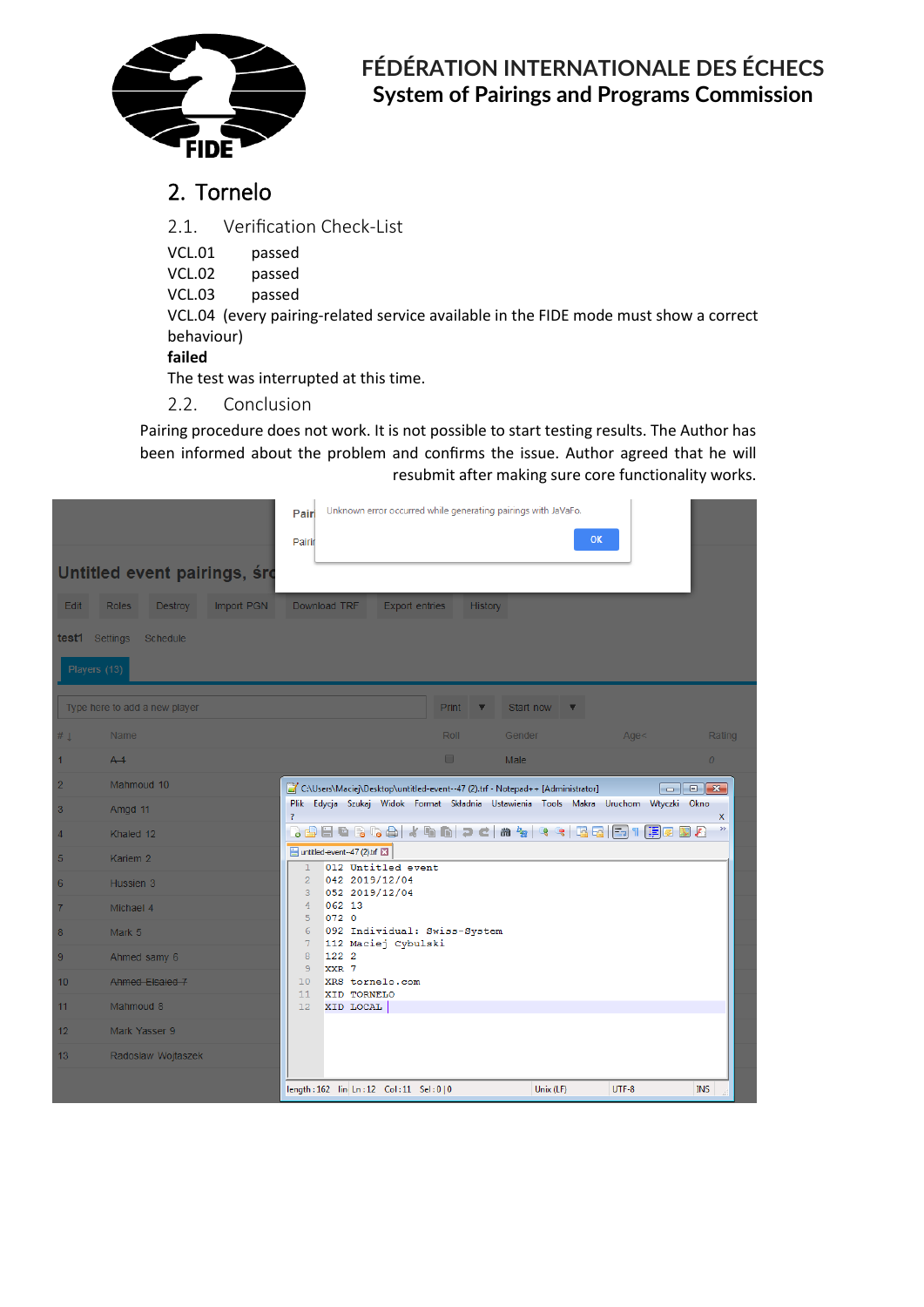

## 3. TournamentService

3.1. Verification Check-List

| VCL.01        | passed |
|---------------|--------|
| <b>VCL.02</b> | passed |
| <b>VCL.03</b> | passed |
| <b>VCL.04</b> | passed |
| <b>VCL.05</b> | passed |
| <b>VCL.06</b> | passed |
| <b>VCL.07</b> | passed |
| <b>VCL.08</b> | passed |
| <b>VCL.09</b> | passed |
| <b>VCL.10</b> | passed |
| <b>VCL.12</b> | passed |
| <b>VCL.12</b> | passed |
| <b>VCL.13</b> | passed |
| <b>VCL.14</b> | passed |
| <b>VCL.15</b> | passed |
| <b>VCL.16</b> | passed |
| <b>VCL.17</b> | passed |
| VCL.18        | passed |
|               |        |

3.2 Conclusion

The program was endorsed in 2014 (Tromso). The new version includes new functions required by FIDE. Software passed everything from our checklist.

#### **Interim Certificate has been granted.**

|                                                                                           | TurneringsService 6.6 - Event<br>$\Sigma$<br>$\Box$<br>$\qquad \qquad \Box$                |       |                      |                 |        |            |       |       |                |              |          |                           |                                     |                             | <b>93</b> Results:<br>$\begin{array}{c c c c c} \hline \multicolumn{1}{c }{\mathbf{C}} & \multicolumn{1}{c }{\mathbf{C}} & \multicolumn{1}{c }{\mathbf{X}} \\\hline \multicolumn{1}{c }{\mathbf{C}} & \multicolumn{1}{c }{\mathbf{D}} & \multicolumn{1}{c }{\mathbf{X}} \\\hline \multicolumn{1}{c }{\mathbf{C}} & \multicolumn{1}{c }{\mathbf{D}} & \multicolumn{1}{c }{\mathbf{X}} \\\hline \multicolumn{1}{c }{\mathbf{D}} & \multicolumn{1}{c }{\mathbf{S}} & \multicolumn{1$ |                    |                    |                               |              |                                           |
|-------------------------------------------------------------------------------------------|--------------------------------------------------------------------------------------------|-------|----------------------|-----------------|--------|------------|-------|-------|----------------|--------------|----------|---------------------------|-------------------------------------|-----------------------------|-----------------------------------------------------------------------------------------------------------------------------------------------------------------------------------------------------------------------------------------------------------------------------------------------------------------------------------------------------------------------------------------------------------------------------------------------------------------------------------|--------------------|--------------------|-------------------------------|--------------|-------------------------------------------|
| File                                                                                      | Edit Pairing Options Groups Internet Reports Help                                          |       |                      |                 |        |            |       |       |                |              |          |                           |                                     |                             |                                                                                                                                                                                                                                                                                                                                                                                                                                                                                   |                    |                    | Find                          |              |                                           |
|                                                                                           | $\Sigma$<br><b>数</b> Pairing group Round 9<br>$\qquad \qquad \Box$<br>$\Box$               |       |                      |                 |        |            |       |       |                |              |          |                           |                                     | Round                       | Ø<br>9                                                                                                                                                                                                                                                                                                                                                                                                                                                                            |                    |                    |                               | <b>两 Søk</b> |                                           |
|                                                                                           | View round<br>烏<br>Pairing<br>C <sub>1</sub> Publish<br>View.<br>New<br>Z<br>9<br>Round 10 |       |                      |                 |        |            |       |       |                |              |          | 靠                         | $\mathbf{\hat{\Delta}}$ 1 $\cdot$ 0 |                             | $=$ Draw                                                                                                                                                                                                                                                                                                                                                                                                                                                                          |                    | $\triangle$ 0 $-1$ |                               |              |                                           |
| Search<br><b>ALL</b> Option Content result<br>$\triangle$ Current<br>Slett<br><b>两 Go</b> |                                                                                            |       |                      |                 |        |            |       |       |                | Erase        | 61.0     | 41/2.1/2<br>$\Lambda$ 0-1 |                                     |                             |                                                                                                                                                                                                                                                                                                                                                                                                                                                                                   |                    |                    |                               |              |                                           |
| No.                                                                                       | Cls                                                                                        | Title | Given name Last name |                 | l Club | Born       | LellD | i-Rta | Amni Avail Res |              |          |                           | Color Deponent                      |                             |                                                                                                                                                                                                                                                                                                                                                                                                                                                                                   | <b>Board white</b> | Resu               |                               |              | ResuBlack                                 |
| $\mathbf{1}$                                                                              |                                                                                            |       | lgor                 | Janik           |        | 2000-06-09 |       | 2466  |                | ✔            |          |                           | 25: T.Janki                         |                             |                                                                                                                                                                                                                                                                                                                                                                                                                                                                                   | Tomasz Jankowiak   | -                  |                               |              | $+$ Igor Janik                            |
| $\overline{c}$                                                                            |                                                                                            |       | <b>Mikolai</b>       | <b>Tomczak</b>  |        | 1999-05-04 |       | 2437  |                |              |          |                           | 3: P.Teclaf                         |                             | $\overline{c}$                                                                                                                                                                                                                                                                                                                                                                                                                                                                    | Pawel Teclaf       | Ξ.                 |                               |              | - Mikolaj Tomczak                         |
| 3                                                                                         |                                                                                            |       | Pawel                | <b>Teclaf</b>   |        | 2003-06-18 |       | 2427  |                |              | $\equiv$ |                           | 2: M.Tomc:                          |                             | 3                                                                                                                                                                                                                                                                                                                                                                                                                                                                                 | Jakub Fus          | +                  |                               |              | Jonasz Baum                               |
| 4                                                                                         |                                                                                            |       | Jakub                | Fus             |        | 2002-03-14 |       | 2363  |                |              |          | А                         | 9: J.Baum                           |                             | $\overline{4}$                                                                                                                                                                                                                                                                                                                                                                                                                                                                    | Szymon Starosciak  | -                  |                               | ٠            | Oskar Oglaza                              |
| 5                                                                                         |                                                                                            |       | Oskar                | <b>Oglaza</b>   |        | 2005-02-19 |       | 2360  |                | ✔            |          |                           | 46: S.Staro                         |                             | 5                                                                                                                                                                                                                                                                                                                                                                                                                                                                                 | Antoni Kozak       | +                  |                               |              | Stanislaw Zulka                           |
| 6                                                                                         |                                                                                            |       | Antoni               | Kozak           |        | 2002-09-17 |       | 2350  |                |              |          | Л                         | 11: S.Zvlka                         |                             | 6                                                                                                                                                                                                                                                                                                                                                                                                                                                                                 | Kamil Koziol       | Ξ                  |                               |              | Patryk Chylewski                          |
| $\overline{7}$                                                                            |                                                                                            |       | Patruk               | Chylewski       |        | 2001-04-11 |       | 2348  |                | ✔            | Ξ        |                           | 17: K.Kozic                         |                             | 7                                                                                                                                                                                                                                                                                                                                                                                                                                                                                 | Igor Kowalski      | 4                  |                               |              | Szymon Walter                             |
| 8                                                                                         |                                                                                            |       | lgor                 | Kowalski        |        | 2001-03-15 |       | 2346  |                | ✔            | ÷        | 八                         | 15: S.Walte                         |                             | 8                                                                                                                                                                                                                                                                                                                                                                                                                                                                                 | Igor Kalkowski     | =                  |                               |              | Michal Fiedorek                           |
| 9                                                                                         |                                                                                            |       | Jonasz               | Baum            |        | 2004-12-27 |       | 2341  |                | ✔            |          |                           | 4: J.Fus                            |                             | 9.                                                                                                                                                                                                                                                                                                                                                                                                                                                                                | Mieszko Mis        | ٠                  |                               |              | Kosma Pacan-Milei                         |
| 10 <sub>10</sub>                                                                          |                                                                                            |       | <b>Michal</b>        | <b>Fiedorek</b> |        | 2004-08-18 |       | 2333  |                | ✔            | $=$      |                           | 36: I.Kalko                         |                             | 10                                                                                                                                                                                                                                                                                                                                                                                                                                                                                | Pawel Sowinski     | -                  |                               | ٠            | Michal Karpus                             |
| 11                                                                                        |                                                                                            |       | <b>Stanislaw</b>     | Zvlka           |        | 1999-11-19 |       | 2333  |                | ✔            |          |                           | 6: A.Kozak                          |                             | 11                                                                                                                                                                                                                                                                                                                                                                                                                                                                                | Iwo Godzwon        | =                  |                               | $\equiv$     | Milosz Szpar                              |
| 12                                                                                        |                                                                                            |       | <b>Mieszko</b>       | <b>Mis</b>      |        | 2003-05-15 |       | 2328  |                | $\checkmark$ | ÷        |                           | 13: K.Paca                          |                             | 12                                                                                                                                                                                                                                                                                                                                                                                                                                                                                | Antoni Fritz       | $\ddot{}$          |                               |              | Franciszek Sernecki                       |
| 13                                                                                        |                                                                                            |       | Kosma                | Pacan-Milei     |        | 2002-06-10 |       | 2315  |                | ✔            |          |                           | 12: M.Mis                           |                             | 13                                                                                                                                                                                                                                                                                                                                                                                                                                                                                | Jan Kokoszczynski  | Ξ                  |                               | =            | Bartlomiej Niedbala                       |
| 14                                                                                        |                                                                                            |       | <b>Michal</b>        | Karpus          |        | 2000-07-06 |       | 2312  |                | ✔            |          |                           | 47: P.Sowir                         |                             | 14                                                                                                                                                                                                                                                                                                                                                                                                                                                                                | Ignacy Leskiewicz  | 4                  |                               |              | Maciej Czopor                             |
| 15                                                                                        |                                                                                            |       | Szymon               | <b>Walter</b>   |        | 2000-07-14 |       | 2304  |                | ✔            |          |                           | 8: I.Kowals                         |                             | 15                                                                                                                                                                                                                                                                                                                                                                                                                                                                                | Iwo Karolczuk      | Ξ                  |                               |              | Michal Wisniewski                         |
| 16                                                                                        |                                                                                            |       | <b>Milosz</b>        | <b>Szpar</b>    |        | 2002-06-05 |       | 2291  |                | می           | =        |                           | 19: I.Godzy +                       |                             | 16                                                                                                                                                                                                                                                                                                                                                                                                                                                                                | Tymon Czernek      | +                  |                               |              | Bartlomiei Turski                         |
|                                                                                           |                                                                                            |       |                      |                 |        |            |       |       |                |              |          |                           |                                     |                             | 17                                                                                                                                                                                                                                                                                                                                                                                                                                                                                | Daniel Trybus      | +                  |                               |              | Maciej Adamczewski                        |
|                                                                                           |                                                                                            |       |                      |                 |        |            |       |       |                |              |          |                           |                                     | ∢                           | 18                                                                                                                                                                                                                                                                                                                                                                                                                                                                                | Kacper Jarzebowski | -                  |                               |              | Dominik Kania<br>$\overline{\phantom{a}}$ |
|                                                                                           |                                                                                            |       |                      |                 |        |            |       |       |                |              |          |                           |                                     |                             |                                                                                                                                                                                                                                                                                                                                                                                                                                                                                   |                    |                    |                               |              |                                           |
| Modified                                                                                  |                                                                                            |       |                      |                 |        |            |       |       |                |              |          |                           |                                     | 4 Upload<br>Hent resultater |                                                                                                                                                                                                                                                                                                                                                                                                                                                                                   |                    |                    | X Cancel<br>$\mathcal S$ Save |              |                                           |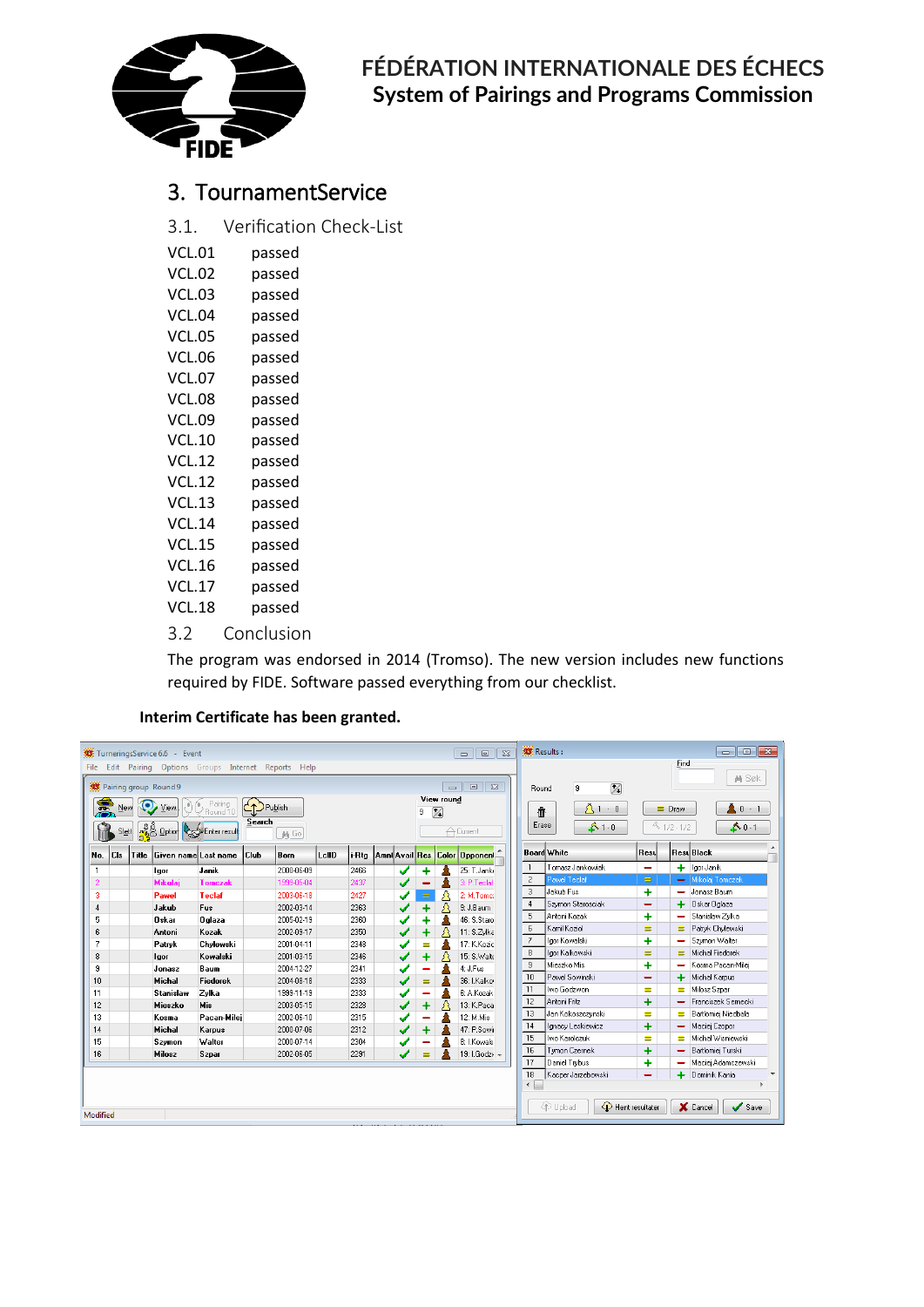

#### 4. ChessManager

4.1. Verification Check-List

| VCL.01        | passed       |
|---------------|--------------|
| <b>VCL.02</b> | passed       |
| VCL.03        | passed       |
| VCL.04        | passed       |
| <b>VCL.05</b> | passed       |
| VCL.06        | passed       |
| <b>VCL.07</b> | passed       |
| VCL.08        | passed       |
| <b>VCL.09</b> | passed       |
| VCL.10        | passed       |
| <b>VCL.12</b> | passed       |
| <b>VCL.12</b> | passed       |
| VCL.13        | passed       |
| VCL.14        | passed       |
| <b>VCL.15</b> | passed (n/a) |
| <b>VCL.16</b> | passed       |
| VCL.17        | passed       |
| VCL.18        | passed       |

#### 4.2. Conclusion

Software passed everything from our checklist. The program works in online environment but all members of commission agreed on move forward and change requirements for endorsing online programs. The author also agreed to make adjustments for pairing system used in Chess Olympiads.

#### **Interim Certificate has been granted.**

| chess:manager |           |                | European Individual Rapid Chess Championship 2017 |                     |         |   |                |   |                |              |    |                               |  | $0.00$ PLN   | 9956064 SMS | <b>ADD</b>          |               |                  | info@chessmanager.com = |                   |   |  |
|---------------|-----------|----------------|---------------------------------------------------|---------------------|---------|---|----------------|---|----------------|--------------|----|-------------------------------|--|--------------|-------------|---------------------|---------------|------------------|-------------------------|-------------------|---|--|
| Dashboard     |           |                | <b>Tournament's Page</b>                          |                     | Players |   | <b>Matches</b> |   | <b>Results</b> |              |    | Contact                       |  |              |             |                     |               |                  |                         | <b>C</b> Settings |   |  |
| Round:        | 1         | $\overline{2}$ | 3                                                 | 4                   | 5       | 6 | 7              | 8 | 9              |              | 10 | 11                            |  |              |             |                     | $\mathscr{B}$ | <b>Unpublish</b> | $\Box$                  | Save              |   |  |
| $\#$          |           |                |                                                   | <b>White Pieces</b> |         |   |                |   |                | Pts          |    | Round 11                      |  | Pts          |             | <b>Black Pieces</b> |               |                  |                         | L                 | û |  |
| 1.            |           | <b>IM</b>      |                                                   | Vavulin, Maksim     |         |   |                |   |                | 9.0          |    | 1:0                           |  | 9.5          | <b>GM</b>   | Duda, Jan-Krzysztof |               |                  |                         | $\Box$            |   |  |
| 2.            | <b>GM</b> |                |                                                   | Potkin, Vladimir    |         |   |                |   |                | 8.5          |    | 0:1                           |  | 8.5          | <b>GM</b>   | Zhigalko, Sergei    |               |                  |                         | C                 |   |  |
| 3.            | <b>GM</b> |                |                                                   | Pavlidis, Antonios  |         |   |                |   |                | 8.5          |    | 0:1                           |  | 8.5          | <b>GM</b>   | Fedorchuk, Sergey A |               |                  |                         | C                 |   |  |
| 4.            | <b>GM</b> |                |                                                   | Wojtaszek, Radosław |         |   |                |   |                | 8.5          |    | $\frac{1}{2}$ : $\frac{1}{2}$ |  | $8.5\,$      | GM          | Andriasian, Zaven   |               |                  |                         | C                 |   |  |
| 5.            | <b>GM</b> |                |                                                   | Ponkratov, Pavel    |         |   |                |   |                | 8.5          |    | 1:0                           |  | 8.5          | GM          | Saric, Ivan         |               |                  |                         | $\Box$            |   |  |
| 6.            | GM        |                |                                                   | Fridman, Daniel     |         |   |                |   |                | $8.5\,$      |    | 0:1                           |  | $8.5\,$      | GM          | Moranda, Wojciech   |               |                  |                         | C                 |   |  |
| 7.            | <b>GM</b> |                |                                                   | Kovalev, Vladislav  |         |   |                |   |                | 8.5          |    | 0:1                           |  | $_{\rm 8.0}$ | <b>GM</b>   | Georgiev, Kiril     |               |                  |                         | $\Box$            |   |  |
| 8.            | <b>GM</b> |                |                                                   | Alekseev, Evgeny    |         |   |                |   |                | $_{\rm 8.0}$ |    | 1:0                           |  | $_{\rm 8.0}$ | GM          | Kantans, Toms       |               |                  |                         | C                 |   |  |
| 9.            |           | <b>IM</b>      |                                                   | Brodowski, Piotr    |         |   |                |   |                | $8.0\,$      |    | 0:1                           |  | $_{\rm 8.0}$ | <b>GM</b>   | Brunello, Sabino    |               |                  |                         | $\Box$            |   |  |
| 10.           | <b>GM</b> |                |                                                   | Chigaev, Maksim     |         |   |                |   |                | 8.0          |    | 0:1                           |  | 8.0          | <b>IM</b>   | Klekowski, Maciej   |               |                  |                         |                   |   |  |